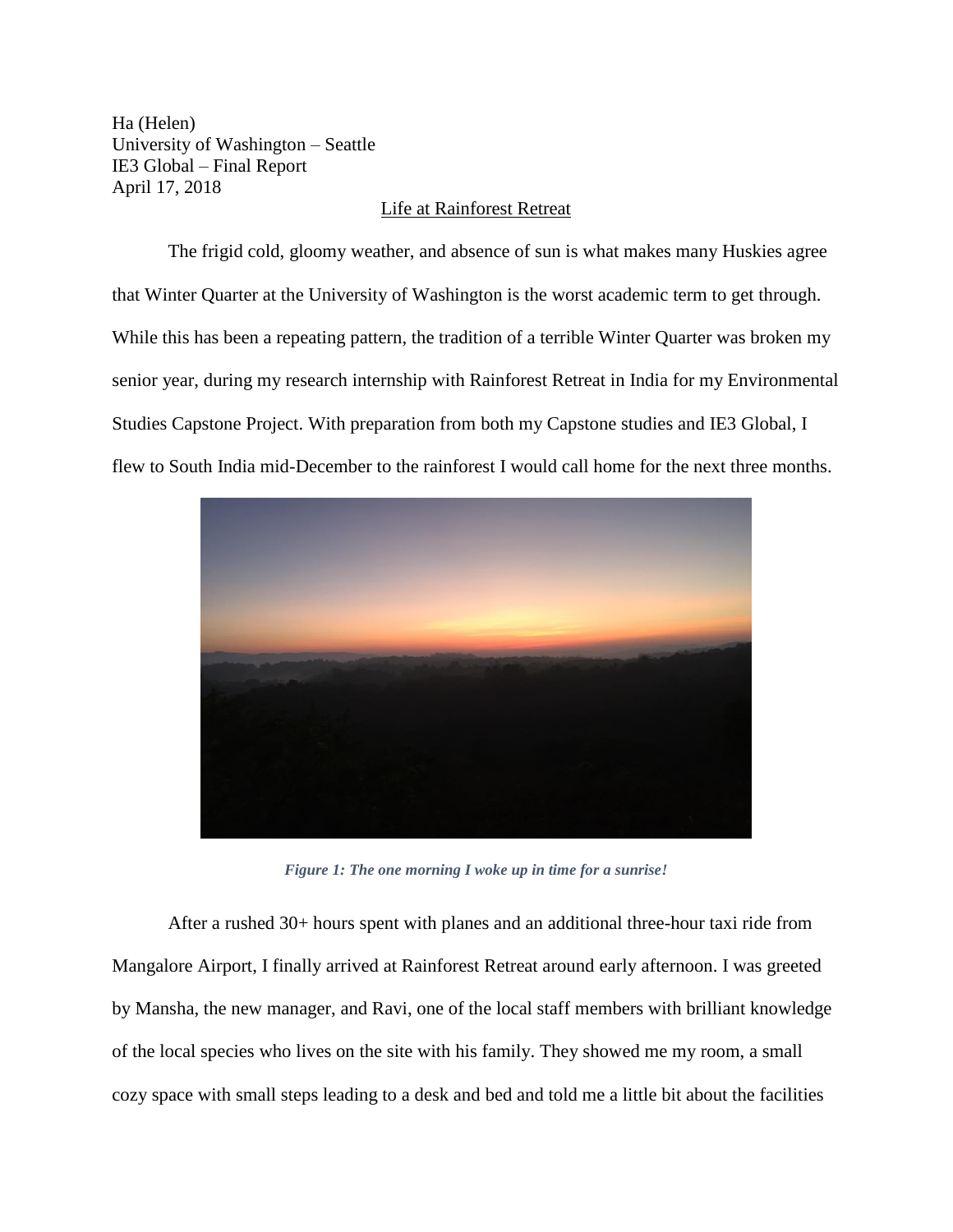for the interns such as solar-heated water. I had just missed lunch but was provided a bundle of small bananas and some of the best bread I've had in my life (Lakshmi is the main chef and married to Ravi; she bakes fresh whole-wheat bread in the kitchen's wood-fire oven). The rest of the day was spent with organizing a bit of my stuff I met Sujata, Anurag, and the other families and staff the next day, where I began to pick-up the daily routine of an intern by spending time with Mansha. For the first week or so, I learned about daily logistics of organic plantation and guesthouse work, the history of Rainforest Retreat, and getting familiar with the site.



*Figure 2: These funnel spiders are everywhere, and a lot smaller than what this picture looks like.*

Because Rainforest Retreat works directly with the Mojo Plantation, there is an abundance of research topics and activities to do here for interns. While the focus of my research shifted to sustainable eco-tourism, my daily schedule was a bit different everyday while still following a routine. Most days would involve me waking up, help prepare breakfast in the kitchen by 7:45/8AM, and end with bringing up the dishes after dinner was finished around 9PM. In between these times, I would guide the Ridge Walk, pick coffee, package spices, plant seedlings, socialize with guests, and help with any other plantation and guesthouse work as needed. My favorite days where ones that included agriculture or fieldwork activities, most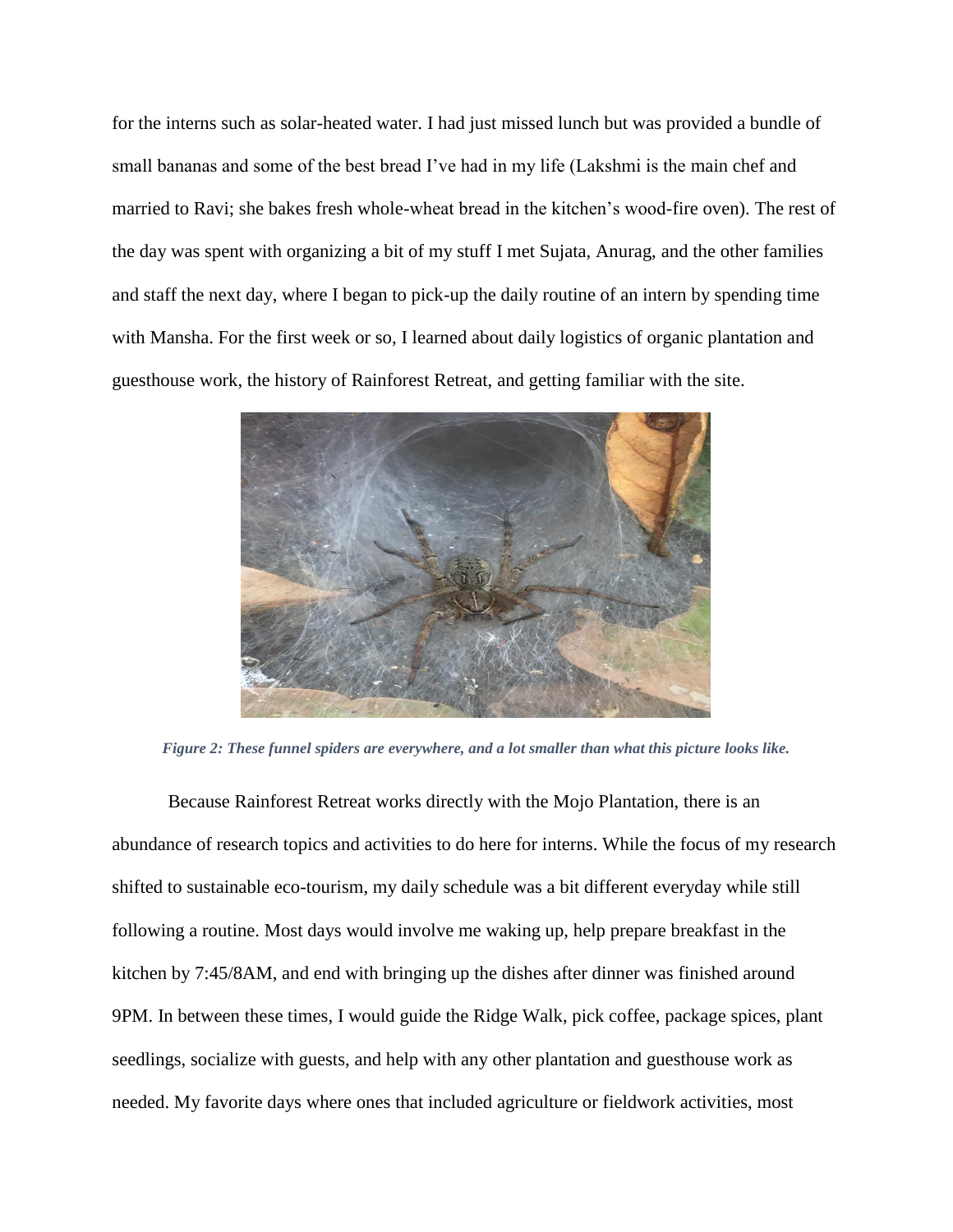notably coffee picking, ginger harvesting and washing, sugar cane planting, and washing cows in the stream with Ravi! While these activities depend on the need of the site, the day is scheduled in accordance to meal timings. These are the times we eat with the guests and organize the rest of our day's activities to. Because I arrived during the peak Indian holiday time, I quickly adapted to the routine of Rainforest Retreat with the help of everyone on site.



*Figure 3: A view from the Ridge Walk.*

While Mansha was my supervisor for daily logistics, Sujata was my site supervisor and mentor that supplemented the scientific knowledge and academic resources for my research study. She provided me with research materials that helped guide my Environmental Studies Capstone Project and coordinate with my academic faculty back home. Both parties provided me with support in my research, as well as my adjustment to the new cultural setting of India. The support I received in both my host and home countries was essential for my successful experience at Rainforest Retreat. Because there was always work on the site with the addition of my independent research project, my biggest challenge was in time management and work-life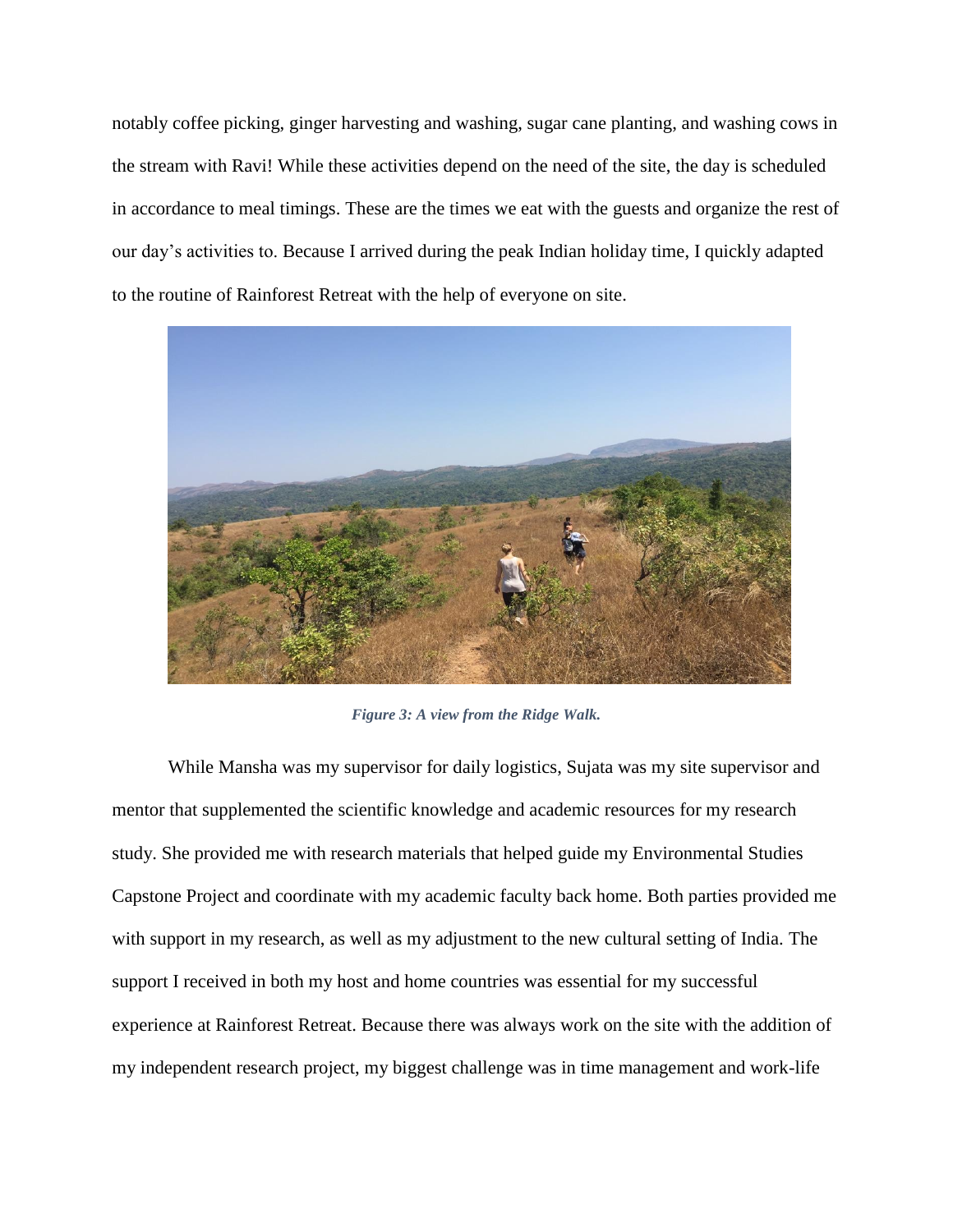balance. To tackle these challenges, I had to learn how to prioritize, depend on others in a team setting, and hold myself responsible to a timeline schedule while practicing adaptability. Practicing these skills, taking responsibility for my actions, and participating in all activities with a "yes-can-do" attitude for the different routines and programs we held was how I became an asset for Rainforest Retreat. Through this experience and everyone's support, I was able to develop personal cross-cultural communication and professional project management skills.



*Figure 4: Ginger harvesting and washing!*

My first time abroad by myself, I came in excited but also intimidated by what life was going to experience while I was in India. While the IE3 orientation and testimonies from previous Rainforest Retreat interns helped me in my preparations, there are limits as to what one can learn before arriving at their host country. Growing up in the United States, India is known as a third-world country with poor sanitation, greatly overpopulated areas, and gender inequality issues for women. With these impressions, I was nervous as to how I would be treated as a single woman travelling on my own. However, I found that I was warmly welcomed by everyone at Rainforest Retreat, where women played an equal or greater role on the plantation. While there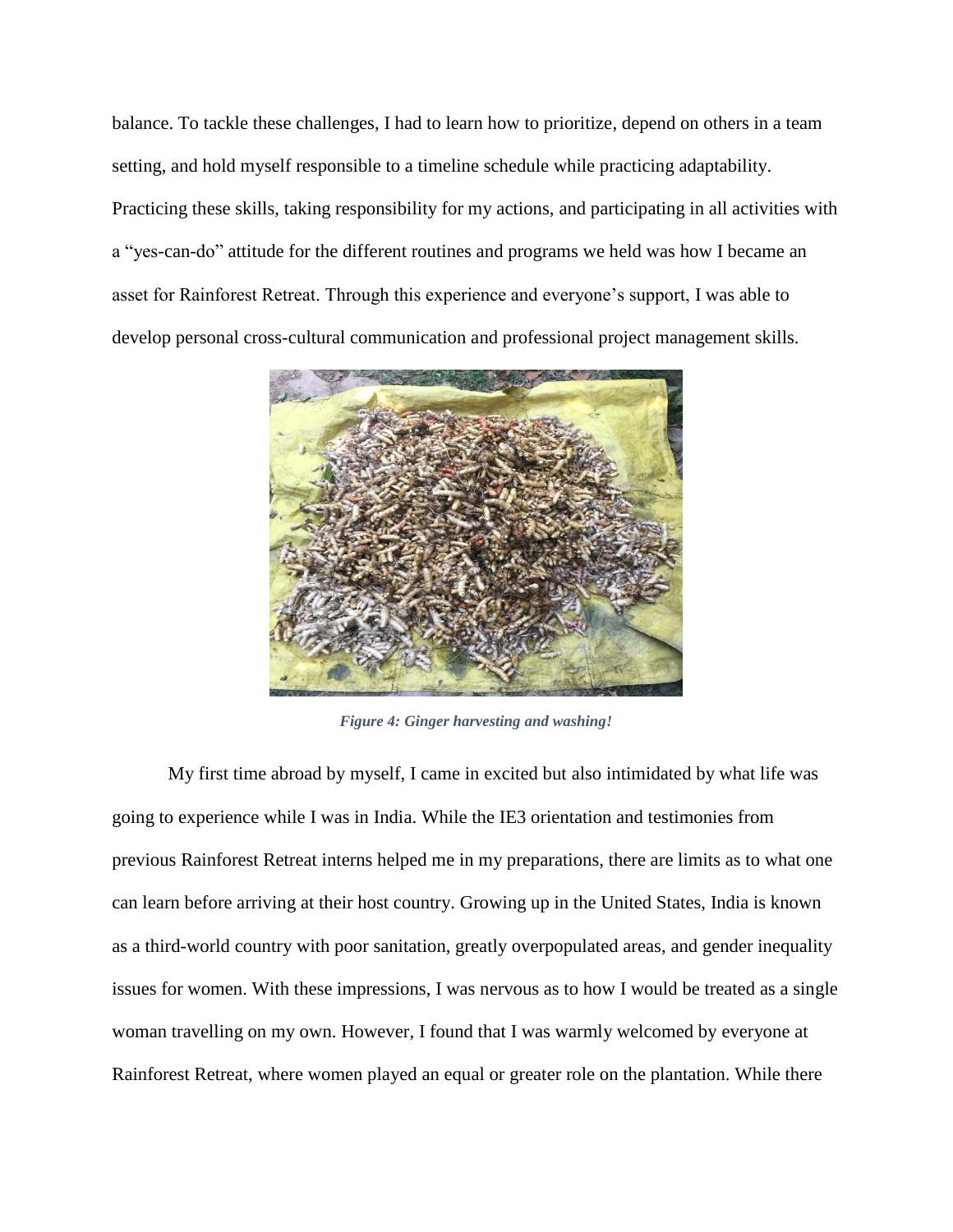are more cautions I had to take during my solo-travel week, I found India to be very modernized with many Westernized characteristics embedded in their modern culture. Over my three months in India, my impressions of it drastically broke away from its Americanized stereotypes into the realization of its complexity I have experienced only a small fraction of. I only wish I had known the degree of modernization in India prior to my arrival so I could have better navigated the traditional culture, its changes, and packed a more efficient wardrobe (aka spend less money on clothes I left back home).

India was a completely foreign country to me, I did not know its customs, history, politics, and languages before coming here. The language barriers were especially intimidating for me, as I had always been a translator for my non-English speaking parents. While the Goels and a few local staff speak fluent English, many of the staff and some guests do not. I felt heavily reliant on those that did speak fluent English, and often had to ask for clarification on simple tasks using body language. Because India is so diverse in its demographics, many speak 4-5 languages on average. The local staff interchange their languages when communicating with each other, making it difficult for interns (or anyone not speaking the same languages) to pick-up on them. You pick-up a couple phrases, but many of the communications happens via body language, facial expressions, and work ethic. While I did not become fluent in Kannada, Tulu, Tamil, or Hindi (just a few of the languages spoken on site), I do feel that my language ability improved through this experience compared to when I first arrived at Rainforest Retreat.

While the experience of Rainforest Retreat depends and differs on the person, I believe that anyone with an open-mind can find, discover, and/or develop something new about themselves and the place, they find themselves in. For me, Rainforest Retreat has given me the opportunity to apply both my academics and personal skills into a sustainable operation that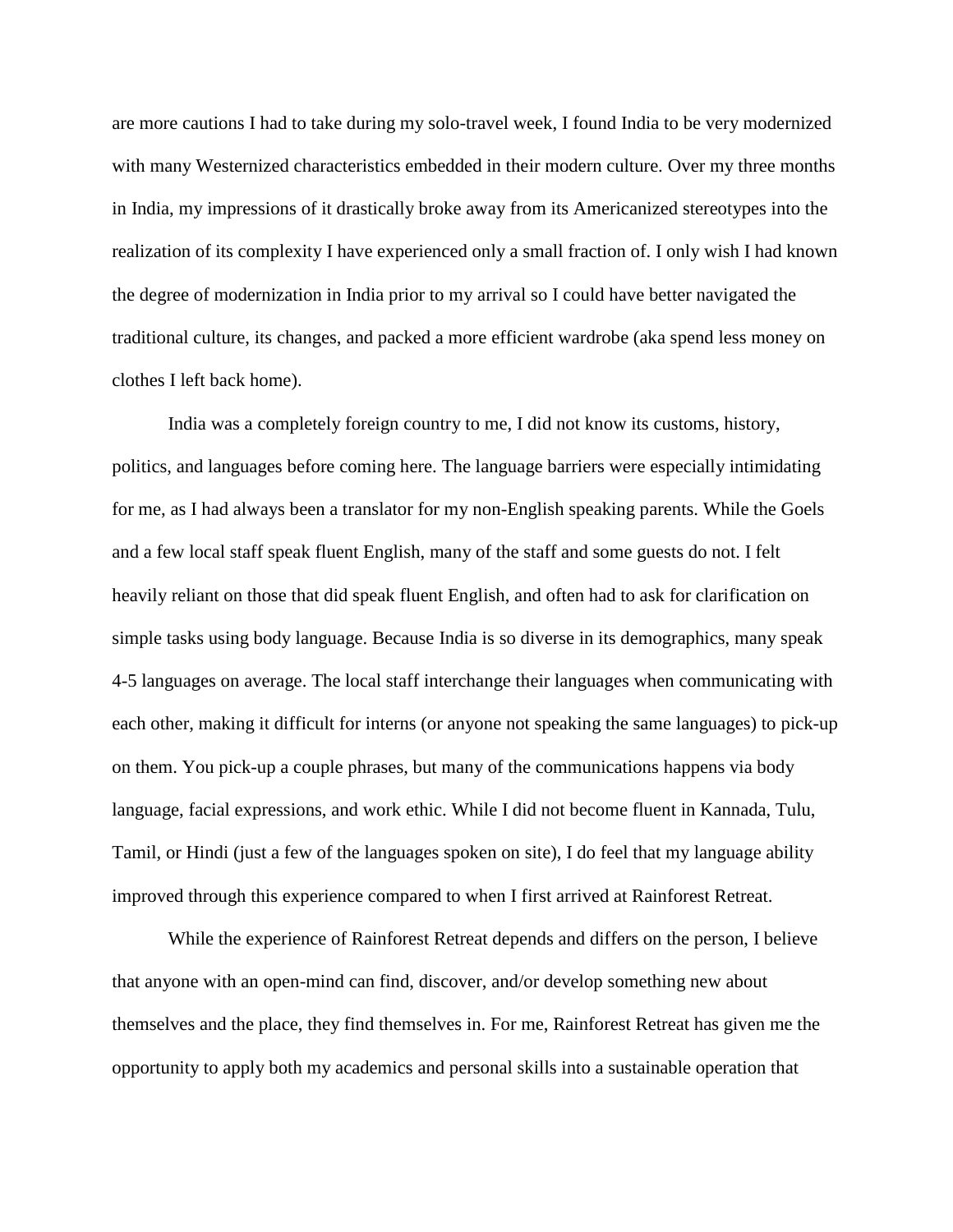betters people, nature, and society. Of course, there are times where I felt loneliness away from home, but the time I've spent bird-watching, interacting with cows and goats, and laughing over chai with the local families you live alongside with are an experience I will not get anywhere else. It's funny to think that I have a home and community halfway around the world in a country where I was a first-time visitor just a couple of months ago, but I am looking forward to my next adventure and stay in the beautiful rainforest of Southern India's Western Ghats.



*Figure 4: Me with some of the baby livestock!*

## Tips for future interns:

- There will *always* be guests, so make time for yourself and any short travel plans ahead of time and do them when you can without hesitation!
	- o Again, with the guesthouse, you will meet many interesting people from different backgrounds and places. While most of the guests are nice, there will be some people you don't get along or disagree with. In any case, do not take any comments as negative, but as an opportunity to grow professionally. You'll most often never see these guests ever again, so don't stress!